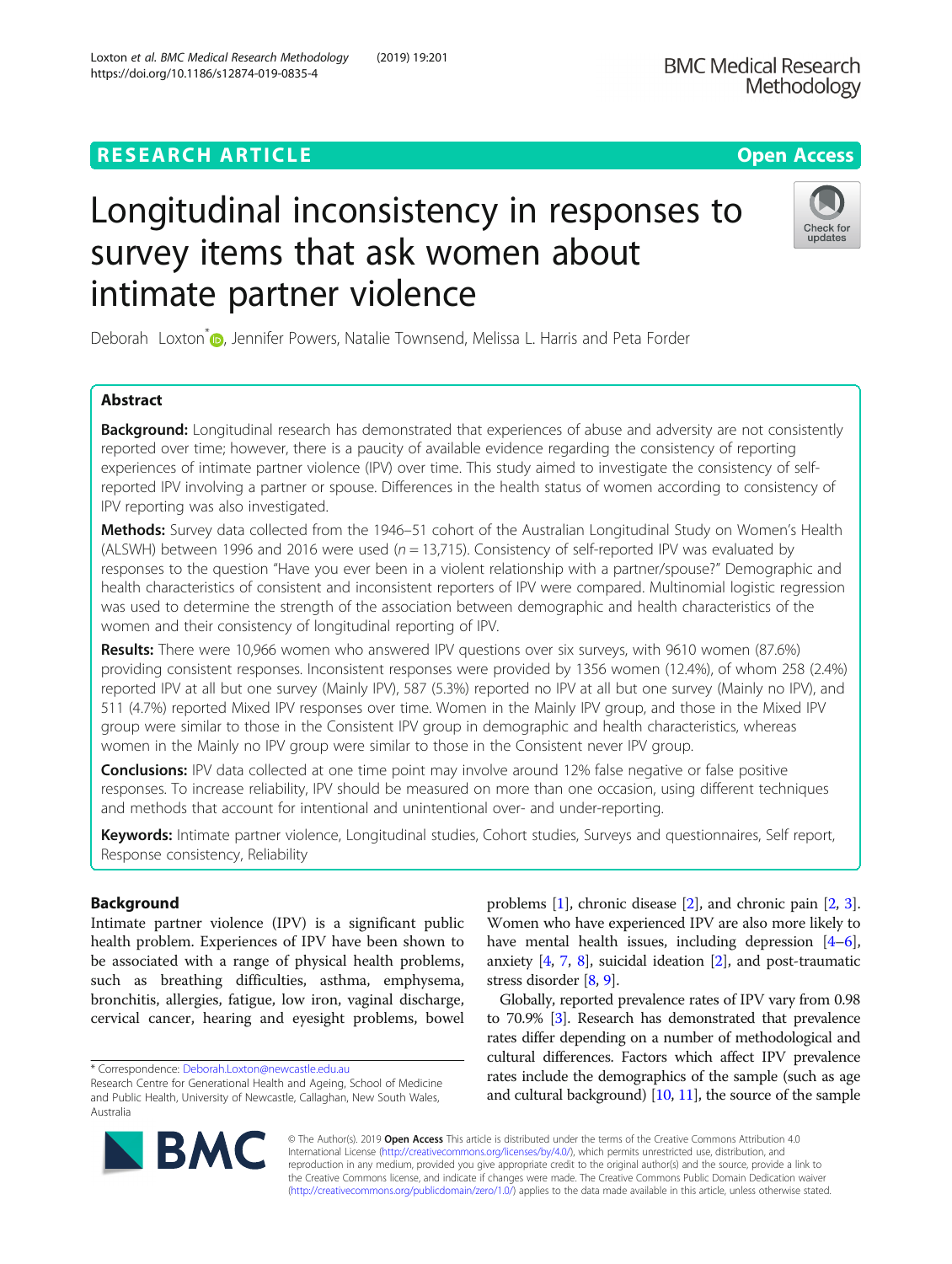(such as a clinical setting or nationally representative sample) [[12](#page-6-0), [13\]](#page-6-0), the method (such as interviews or surveys) [[14](#page-6-0)], and questions used to attain the information (such as asking participants to identify 'violent' experiences or specific behaviours) [[15](#page-6-0)].

While methodological differences might explain some of this variation, one potential explanation that has received little attention is the consistency with which an individual might report IPV over time. Longitudinal research has demonstrated that participants do not consistently report abuse and experiences of adversity over time, with problems in consistency of self-reporting identified for experiences of physical abuse  $[16]$ , sexual abuse  $[16, 17]$  $[16, 17]$  $[16, 17]$  $[16, 17]$ , potentially traumatic events [[18](#page-6-0)], and negative life events [[19](#page-6-0)]. Although there is evidence that experiences of abuse and adversity are not consistently reported over time, there is a paucity of available evidence regarding the consistency of reporting experiences of IPV over time.

The aim of this study is to investigate the consistency of self-report IPV involving a partner or spouse. The primary purpose is to identify and describe women who consistently reported IPV over 17 years, consistently reported later onset of IPV, consistently reported never experiencing IPV, and women who were inconsistent in their reports of IPV. Differences in the health status of women according to consistency of IPV reporting will also be investigated.

#### **Methods**

## Sample

The current study examined IPV consistency using data collected from the 1946–51 cohort of the Australian Longitudinal Study on Women's Health (ALSWH). The ALSWH cohorts have been described in detail elsewhere [[20\]](#page-6-0). Briefly, women were randomly selected from the Medicare (National Health Insurance) database, (which covers all Australian citizens and permanent residents), with women from rural and remote areas intentionally oversampled at twice the rate as other women. The 1946–51 cohort were recruited via mailed surveys in 1996 ( $n = 13,715$ ) and have completed follow-up surveys every 3 years since 1998. Comparisons between women of the same age in the 1996 Census showed the women were broadly representative of Australian women of the same age with some overrepresentation of tertiary educated women [\[21](#page-6-0)]. This study is approved by the Human Research Ethics Committees of the Universities of Newcastle and Queensland. Women were included in the current study if they had responded to the first survey in 1996 and at least two of the five subsequent surveys between 2004 and 2016.

## Measures

All variables were self-reported and were asked at each survey, unless otherwise indicated.

Consistency of self-report of IPV was evaluated by responses to the question, 'Have you ever been in violent relationship with a partner/spouse?' This question was first asked at Survey 1 in 1996  $(n = 13,714)$  and at follow-up surveys conducted in 2004 (Survey 4,  $n = 10$ , 905), 2007 (Survey 5,  $n = 10,638$ ), 2010 (Survey 6,  $n = 10$ , 011), 2013 (Survey 7,  $n = 9151$ ), and 2016 (Survey 8,  $n =$ 8622). An affirmative response to this question was used to indicate IPV.

To determine consistency of IPV reporting over time, data on IPV were required from participants for at least three of the six surveys. Responses were classified as 'Consistent IPV' (i.e. IPV was reported at all surveys answered e.g. YYY, YYYYYY), 'Consistent later IPV' (i.e. did not experience IPV at earlier surveys but did at later surveys e.g. NYY, NNY, NNNNYY), 'Consistent never IPV' (i.e. never experienced IPV at any survey e.g. NNN, NNNNNN) and 'Inconsistent IPV' (i.e. provided a negative response after an affirmative response for IPV). This group was further split into "Mainly IPV" (i.e. reported IPV at all but one subsequent survey e.g. YNY, YYN, YYYNYY), 'Mainly no IPV' (i.e. reported IPV at one survey followed by no IPV for all other surveys e.g. YNN, NYN, YNNNNN) and 'Mixed IPV responses' (i.e. inconsistently reported IPV across time e.g. YNYN, YYN, YNNY, YNNNYN).

Area of residence was classified using the Accessibility/ Remoteness Index of Australia (ARIA+), which measures accessibility to services from a person's home [[22\]](#page-6-0) and was grouped into four categories (major city, inner regional, outer regional and remote/very remote). In 1996, women were asked to indicate the highest qualification they had completed. Responses were categorised as 'Less than Year 12', 'Year 12 or equivalent', 'Trade, Certificate or Diploma', or 'University degree or higher degree'. At each survey, relationship status was classed as 'Married', 'De facto' (cohabiting), 'Separated', 'Divorced', 'Widowed' or 'Single'. Change in relationship status over time was classified in terms of being separated or divorced: never separated or divorced, remained separated or divorced, became partnered at a later survey, or became separated or divorced at a later survey.

At each survey, women were asked how stressed they felt about their relationship with their partner or spouse. Responses of 'Very stressed' or 'Extremely stressed' were used to indicate high partner stress. If participants indicated that they were very or extremely stressed about their relationship with their partner for at least half of their completed surveys, they were categorised as being highly stressed about their partner over time.

An indicator for experiencing financial stress is measured at each survey with the question "How do you manage on the income you have available?" Response options of 'Impossible' and 'Difficult all the time' were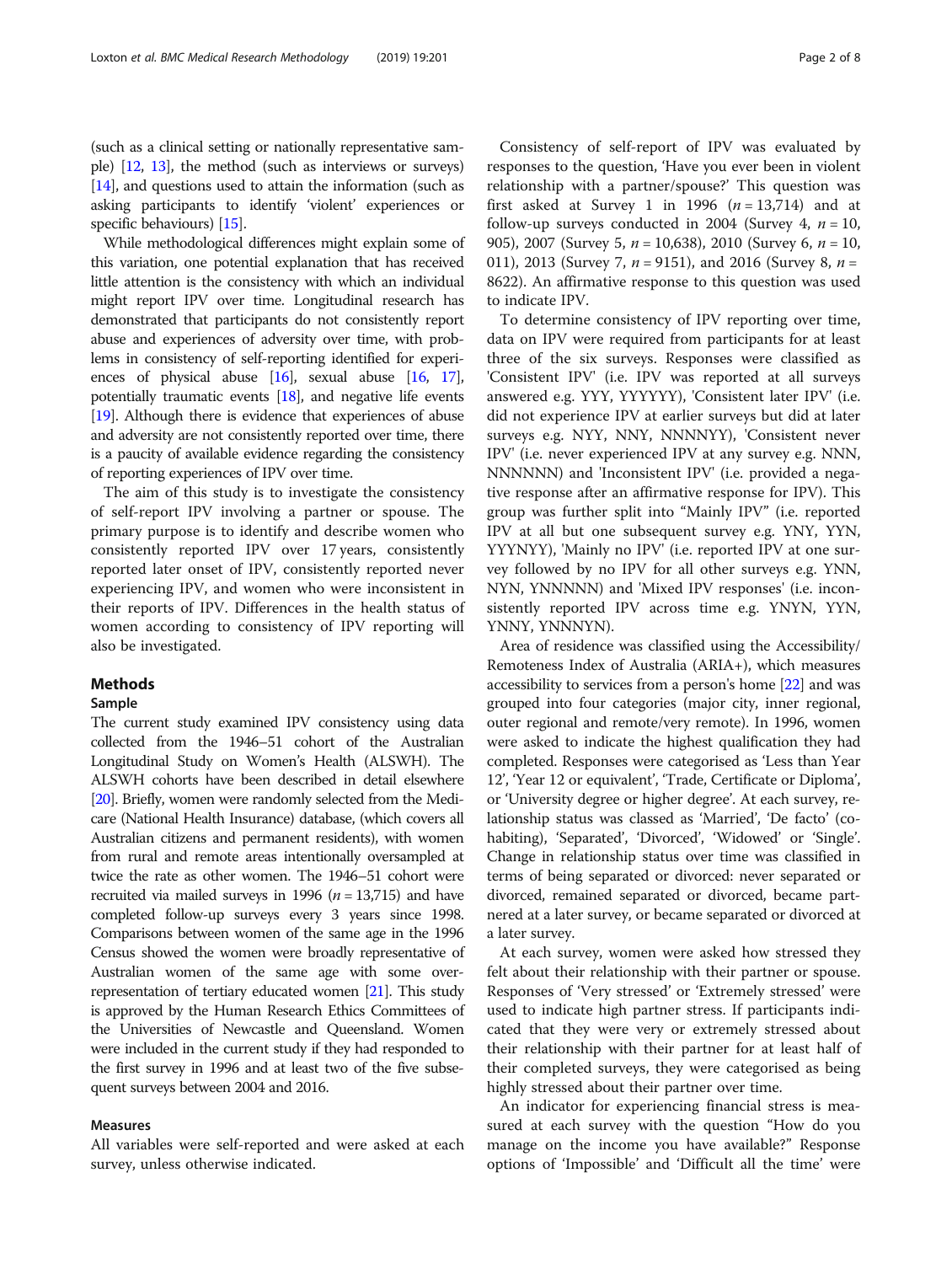used to indicate high financial stress, while responses of 'Easy', 'Not too bad' and 'Difficult some of the time' suggested low financial stress. Participants were classified as being highly stressed about income over time if they indicated that they had high financial stress for at least half of their completed surveys.

# Statistical analyses

Demographic and health characteristics were compared for consistent and inconsistent reporters of IPV, with selected characteristics compared for baseline (1996) and over time. Multinomial logistic regression was used to determine the strength of associations between demographic and health characteristics of the women and their longitudinal reporting of IPV. These models simultaneously estimate the odds ratios and their 95% confidence intervals for the explanatory variables for each IPV group, relative to the Consistent IPV group (i.e. always reported IPV consistently). A sensitivity analysis was done with the multinomial logistic regression repeated for women who responded to the IPV questions at all surveys. All analyses were conducted in SAS version 9.4 [[23](#page-6-0)] and statistical significance was set at 0.05.

# Results

Of the 10,966 women who answered IPV questions over six surveys, 2530 (23.1%) reported IPV at least once. Nearly two-thirds (65.1%) of women responded to all six surveys, and a further 26.4% responded to four or five surveys (Table 1). Consistent responses to IPV questions were given by 9610 women (87.6%), with 827 women consistently reporting IPV at all surveys (7.5%; Consistent IPV), 347 women consistently reporting IPV at later surveys (3.2%; Consistent later IPV) and 8436 consistently reporting they had never experienced IPV (76.9%; Consistent never IPV). Inconsistent responses were provided by 1356 women (12.4%), with 258 women reporting IPV at all but one survey (2.4%; Mainly IPV), 587 women reporting no IPV at all but one survey (5.4%; Mainly no IPV), and 511 women reporting mixed responses over time (4.7%; Mixed IPV). There were 2721 women who were not eligible for inclusion (ie. did not answer the IPV question at Survey 1 and at least two subsequent surveys), with most of these women (69%) responding to Survey 1 only. Women who were ineligible for this analysis reported a higher prevalence of IPV at Survey 1 (21.4%) than those who were eligible (15.0%).

Women who reported 'Consistent never IPV' or 'Mainly no IPV' were very similar in qualifications (Table [2\)](#page-3-0). The 'Consistent never IPV' group of women were most likely to be married in 1996, least likely to be separated or divorced at any time, were least stressed about their partner and were least likely to be stressed about their income in 1996 or later. Women who reported 'Consistent IPV' or 'Mainly IPV' were most likely to be separated or divorced in 1996, to stay that way over time and to have financial difficulty. Women who had 'Mixed IPV' responses across surveys were similar to those women who consistently reported IPV (Consistent IPV) in regards to health and demographic variables.

There was little evidence to suggest that area of residence or highest qualification were associated with patterns of IPV reporting over time (Table [3](#page-4-0)). Women who remained separated/divorced or became separated/divorced were more likely to report no IPV at all surveys (Consistent never IPV) or no IPV at most surveys (Mainly no IPV) than women in the other groups. Women who were stressed about their partner over time were less likely to report no IPV at all surveys (Consistent never IPV), while women who were stressed about income over time were less likely to report IPV at all surveys (Consistent IPV) or mostly no IPV (Consistent no IPV) across surveys. Compared to women who completed six surveys, women who completed fewer surveys were more likely to report IPV consistently at later surveys (Consistent later IPV) or more likely to report IPV at most surveys (Mainly IPV).

The characteristics of women by consistency of reporting IPV over time remained largely the same when only women who responded to all six surveys were examined (Table [4](#page-5-0)).

# **Discussion**

This study aimed to examine the consistency of selfreported IPV in a longitudinal cohort survey setting.

**Table 1** Proportion of women consistently and inconsistently reporting IPV over time ( $N = 10,966$ )

|                                                 | Consistent IPV reporting |           |                                           | Inconsistent IPV reporting |                     |                     |              |
|-------------------------------------------------|--------------------------|-----------|-------------------------------------------|----------------------------|---------------------|---------------------|--------------|
|                                                 | Consistent IPV           |           | Consistent later IPV Consistent never IPV | Mainly IPV                 | Mainly<br>no IPV    | Mixed<br><b>IPV</b> | All women    |
| Number of times IPV question answered $N = 827$ |                          | $N = 347$ | $N = 8436$                                | $N = 258$                  | $N = 587$ $N = 511$ |                     | $N = 10.966$ |
| $3(n = 936)$                                    | 13.0                     | 15.6      | 7.9                                       | 15.9                       | 12.3                | 0.0                 | 8.5          |
| $4(n = 1173)$                                   | 14.2                     | 17.3      | 9.9                                       | 11.2                       | 14.3                | 9.2                 | 10.7         |
| $5(n = 1722)$                                   | 15.7                     | 19.0      | 15.2                                      | 20.9                       | 16.5                | 17.8                | 15.7         |
| $6(n = 7135)$                                   | 57.1                     | 48.1      | 67.0                                      | 51.9                       | 56.9                | 73.0                | 65.1         |

Column percentages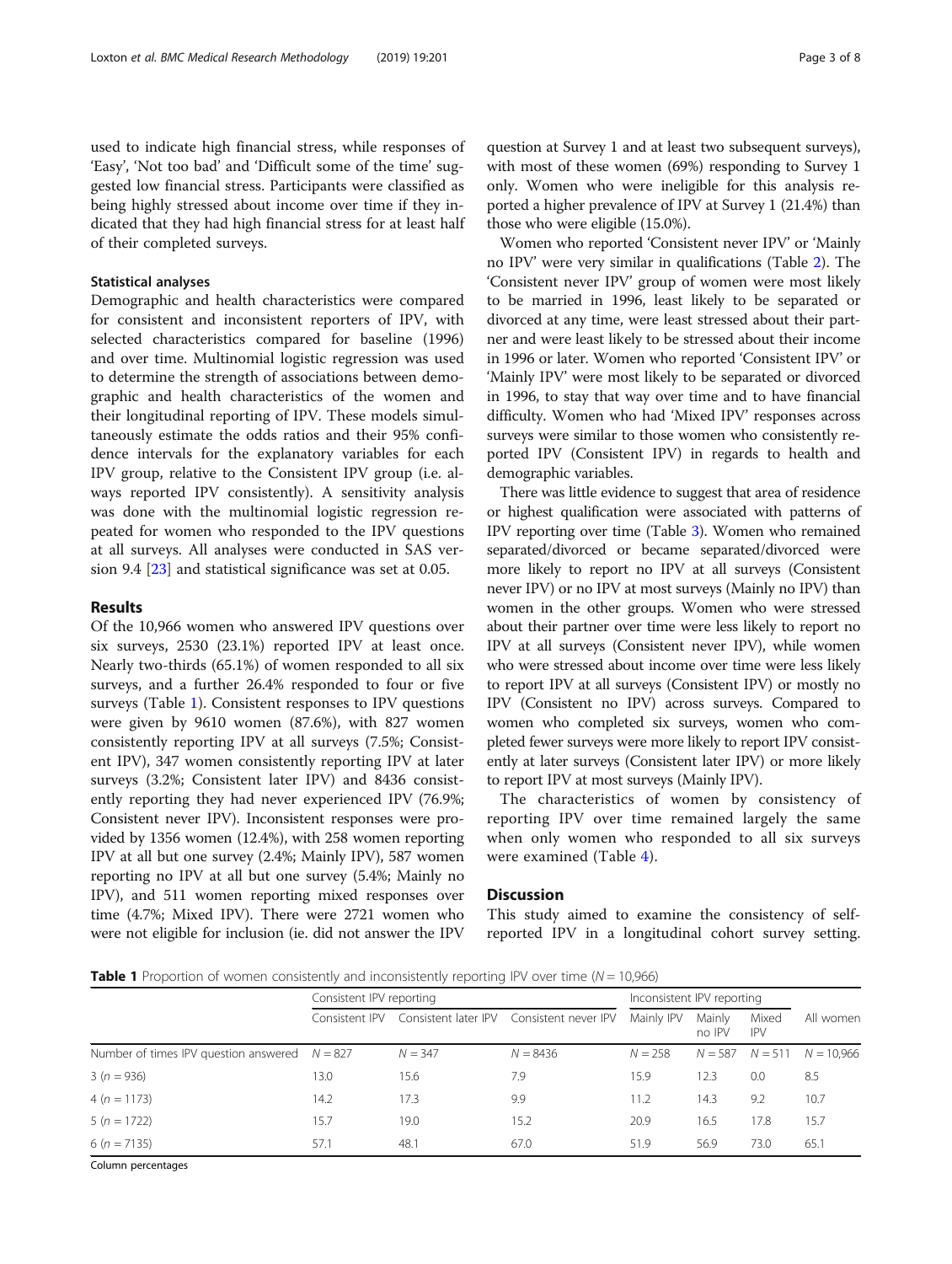|                                      |                | Consistent IPV reporting |                      |            | Inconsistent IPV reporting |           |  |
|--------------------------------------|----------------|--------------------------|----------------------|------------|----------------------------|-----------|--|
|                                      | Consistent IPV | Consistent later IPV     | Consistent never IPV | Mainly IPV | Mainly<br>no IPV           | Mixed IPV |  |
|                                      | $N = 827$      | $N = 347$                | $N = 8436$           | $N = 258$  | $N = 587$                  | $N = 511$ |  |
| Area of residence - Survey 1 (%)     |                |                          |                      |            |                            |           |  |
| Major city                           | 64.8           | 69.4                     | 67.3                 | 62.5       | 63.3                       | 66.0      |  |
| Inner regional area                  | 21.5           | 20.2                     | 20.5                 | 24.5       | 23.5                       | 21.7      |  |
| Outer regional area                  | 11.1           | 8.0                      | 10.1                 | 10.8       | 11.4                       | 10.1      |  |
| Remote/very remote                   | 2.6            | 2.4                      | 2.0                  | 2.1        | 1.8                        | 2.2       |  |
| Qualifications - Survey 1 (%)        |                |                          |                      |            |                            |           |  |
| Less than Year 12                    | 52.7           | 50.4                     | 42.9                 | 54.2       | 43.7                       | 49.1      |  |
| Year 12 or equivalent                | 15.7           | 18.6                     | 17.3                 | 15.9       | 18.1                       | 15.5      |  |
| Trade/Certificate/Diploma            | 19.0           | 17.4                     | 20.9                 | 18.0       | 20.1                       | 17.8      |  |
| University degree                    | 12.6           | 13.6                     | 18.9                 | 11.9       | 18.1                       | 17.6      |  |
| Relationship status - Survey 1 (%)   |                |                          |                      |            |                            |           |  |
| Married/Defacto                      | 57.6           | 77.5                     | 86.3                 | 57.2       | 77.3                       | 67.6      |  |
| Divorced/Separated                   | 36.9           | 17.4                     | 8.1                  | 33.5       | 17.1                       | 29.1      |  |
| Widowed/Single                       | 5.5            | 5.1                      | 5.6                  | 9.3        | 5.6                        | 3.2       |  |
| Relationship status over surveys (%) |                |                          |                      |            |                            |           |  |
| Never divorced/separated             | 42.9           | 49.0                     | 83.7                 | 47.4       | 69.5                       | 49.2      |  |
| Remained divorced/separated          | 21.0           | 12.2                     | 5.1                  | 21.4       | 9.8                        | 16.5      |  |
| Became partnered                     | 15.8           | 5.2                      | 3.0                  | 12.1       | 7.5                        | 13.0      |  |
| Became divorced/separated            | 20.2           | 33.6                     | 8.2                  | 19.1       | 13.2                       | 21.3      |  |
| Stressed about partner/spouse (%)    |                |                          |                      |            |                            |           |  |
| At Survey 1                          | 17.0           | 17.6                     | 5.5                  | 21.5       | 11.9                       | 20.4      |  |
| For at least half of surveys         | 4.4            | 7.7                      | 1.5                  | 7.3        | 2.9                        | 5.8       |  |
| Stressed about income (%)            |                |                          |                      |            |                            |           |  |
| At Survey 1                          | 27.5           | 23.7                     | 10.2                 | 27.6       | 19.0                       | 20.8      |  |
| For at least half of surveys         | 23.2           | 23.6                     | 6.4                  | 25.0       | 13.0                       | 17.5      |  |

<span id="page-3-0"></span>Table 2 Characteristics of women according to consistency of reporting IPV over time

Percentages weighted for intentional oversampling of women living in rural and remote areas of Australia

Across six surveys, 76.9% of women consistently reported never experiencing IPV across any survey that they completed, 10.7% of women consistently reported IPV across all surveys that they completed, with the remaining 12.4% of women inconsistently reporting IPV across surveys. Among the inconsistent IPV responders, two-thirds were consistent most of the time, with 19% of women mainly reporting IPV across surveys, 43% of women mainly reporting no IPV, and 38% of women (4.7% of the total sample) providing mixed IPV responses across surveys. These results suggest that a cross-sectional study may illicit disproportionate false positive and false negative reports of IPV, and that longitudinal data capture is more likely to provide an accurate representation of the population prevalence of IPV. Understanding the factors that influence IPV responding is imperative to the collection of accurate data, which are used to inform prevention and intervention policies.

More than half of the women who indicated that they had experienced IPV at one point in time later said they had never had this experience. These findings build on past research that found similar issues with consistency in regard to self-report of traumatic and abuse events where the perpetrator was not specified  $[16-18]$  $[16-18]$  $[16-18]$ . The findings suggest that, at least for single item IPV measures, there is a considerable margin for error in ascertaining the lifetime prevalence of IPV. The nature of this error requires further exploration.

There were systematic demographic and health differences between those who responded consistently and those who did not. Women who always reported IPV were similar to women who mainly reported IPV on demographic and health measures, while women who consistently reported never experiencing IPV were similar to women who mainly reported never experiencing IPV. This becomes problematic at the cross-sectional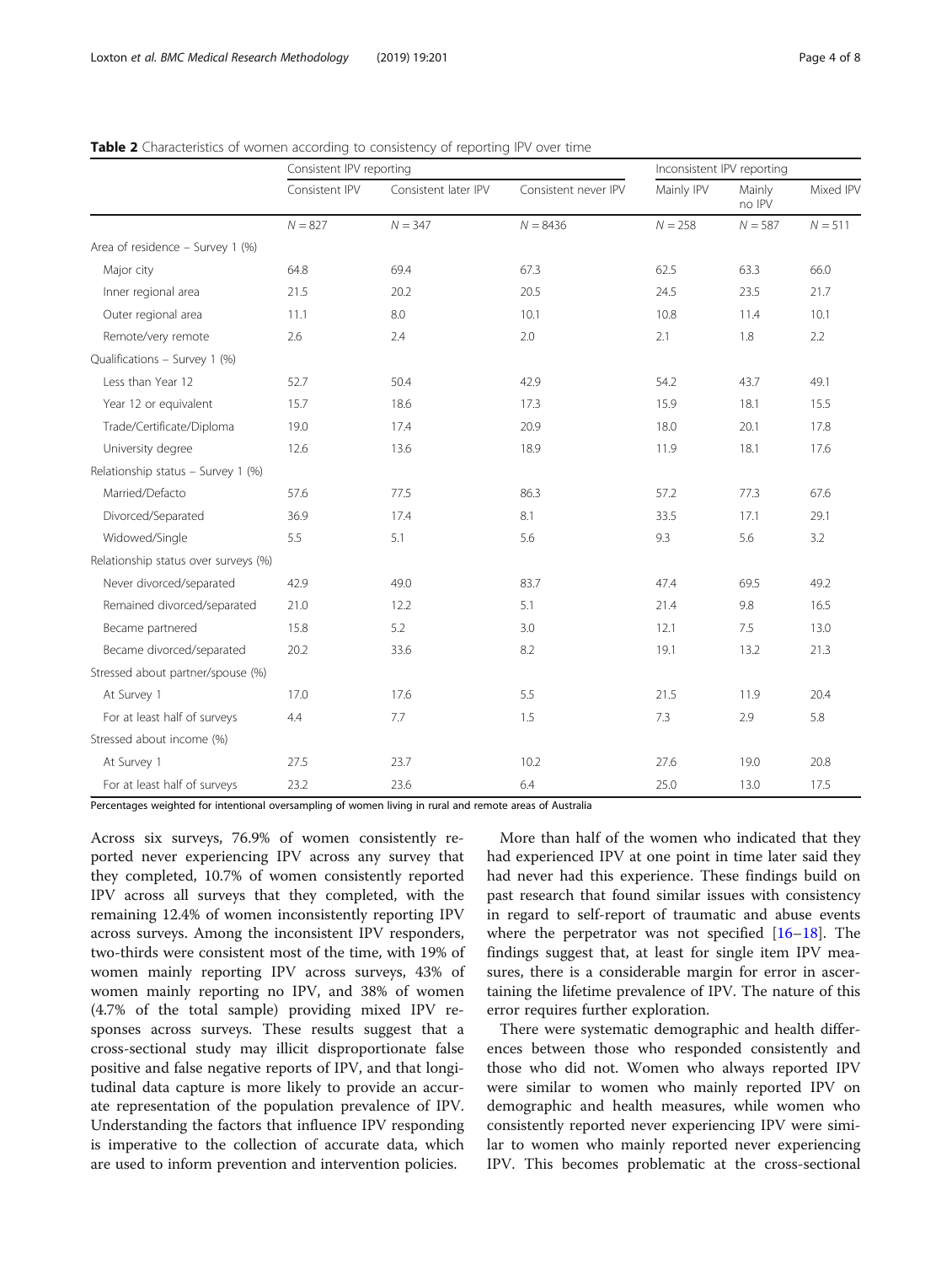| Characteristics                                     | Consistent later IPV<br>(OR, 95% CI) | Consistent never IPV<br>(OR, 95% CI) | Mainly IPV<br>(OR, 95% CI) | Mainly no IPV<br>(OR, 95% CI) | Mixed IPV<br>(OR, 95% CI) |
|-----------------------------------------------------|--------------------------------------|--------------------------------------|----------------------------|-------------------------------|---------------------------|
| Area of residence                                   |                                      |                                      |                            |                               |                           |
| Major city                                          | 1                                    |                                      | $\mathbf{1}$               | 1                             | $\mathbf{1}$              |
| Inner regional area                                 | 0.85(0.64, 1.15)                     | $0.82$ (0.68, 0.97)                  | 1.17(0.84, 1.63)           | 0.93(0.72, 1.20)              | $0.92$ $(0.71, 1.19)$     |
| Outer regional area                                 | $0.66$ $(0.46, 0.96)$                | $0.82$ (0.67, 1.02)                  | 0.98 (0.65, 1.47)          | $1.01$ (0.75, 1.36)           | $0.84$ (0.61, 1.16)       |
| Remote/very remote                                  | 0.76 (0.43, 1.33)                    | $0.61$ (0.44, 0.85)                  | 0.87(0.45, 1.68)           | 0.59(0.35, 0.99)              | 0.85(0.51, 1.41)          |
| Highest qualification                               |                                      |                                      |                            |                               |                           |
| Less than Year 12                                   | 1                                    |                                      | 1                          | 1                             | $\mathbf{1}$              |
| Year 12 or equivalent                               | 1.36 (0.96, 1.94)                    | 1.39 (1.11, 1.73)                    | 0.99(0.65, 1.50)           | 1.21 (0.88, 1.65)             | 1.17(0.85, 1.61)          |
| Trade/Certificate/Diploma                           | 0.91(0.64, 1.29)                     | 1.10 (0.90, 1.34)                    | 0.94(0.65, 1.37)           | $1.00$ $(0.75, 1.34)$         | 0.80 (0.59, 1.08)         |
| University                                          | 1.08(0.71, 1.65)                     | 1.68 (1.32, 2.15)                    | 0.90(0.56, 1.46)           | 1.44 (1.03, 2.02)             | 1.11 (0.78, 1.58)         |
| Relationship status over time                       |                                      |                                      |                            |                               |                           |
| Remained not separated/divorced                     | $\mathbf{1}$                         |                                      | 1                          | 1                             | $\mathbf{1}$              |
| Remained separated/divorced                         | 0.58 (0.39, 0.87)                    | $0.14$ $(0.11, 0.18)$                | $0.86$ (0.57, 1.29)        | $0.29$ (0.20, 0.42)           | $0.88$ $(0.63, 1.21)$     |
| Became not separated/divorced                       | $0.38$ $(0.23, 0.64)$                | $0.10$ (0.08, 0.13)                  | $0.81$ $(0.51, 1.28)$      | 0.29(0.19, 0.43)              | $0.75$ $(0.52, 1.08)$     |
| Became separated/divorced                           | 1.28 (0.95, 1.73)                    | $0.20$ (0.16, 0.24)                  | 0.87(0.60, 1.26)           | $0.41$ $(0.30, 0.55)$         | $0.90$ $(0.67, 1.20)$     |
| Stressed about partner for at least half of surveys |                                      |                                      |                            |                               |                           |
| No                                                  |                                      |                                      | $\mathbf{1}$               | $\mathbf{1}$                  | $\mathbf{1}$              |
| Yes                                                 | 1.65 (0.98, 2.79)                    | $0.47$ $(0.31, 0.70)$                | 1.32 (0.70, 2.49)          | 0.86 (0.48, 1.53)             | 1.34 (0.78, 2.32)         |
| Stressed about income for at least half of surveys  |                                      |                                      |                            |                               |                           |
| No                                                  |                                      |                                      |                            |                               |                           |
| Yes                                                 | 0.88(0.64, 1.21)                     | $0.37$ $(0.30, 0.45)$                | 0.94(0.67, 1.34)           | $0.63$ $(0.47, 0.85)$         | $0.84$ (0.62, 1.12)       |
| Number of surveys                                   |                                      |                                      |                            |                               |                           |
| 6 surveys                                           | 1                                    |                                      |                            | 1                             | $\mathbf{1}$              |
| 5 surveys                                           | 1.48 (1.04, 2.10)                    | $1.00$ $(0.81, 1.25)$                | 1.47(1.01, 2.14)           | 1.22 (0.90, 1.65)             | $0.89$ (0.66, 1.21)       |
| 3 or 4 surveys                                      | 1.41 (1.05, 1.90)                    | $0.69$ $(0.57, 0.83)$                | 1.11 (0.79, 1.55)          | 1.14(0.88, 1.47)              | $0.26$ (0.18, 0.36)       |

<span id="page-4-0"></span>Table 3 Characteristics of women by consistency of reporting IPV over time for women who responded to at least three surveys  $(N = 10.881)^{a}$ 

<sup>a</sup>Multinomial logistic regression with Consistent IPV as reference group ( $n = 821$ )

level when examining demographic and health correlates of IPV, due to the risk of IPV misclassification. Given the similarities between groups, it is possible that those who mainly reported IPV represented women who might have provided a single false negative response, thus contributing to under-reporting; while those who mainly reported never experiencing IPV provided a single false positive response, thus contributing to overreporting.

Past research has indicated that women may underreport IPV due to fear of retribution and feelings of shame or embarrassment [\[24](#page-6-0)], which reflects intentional under-reporting. Unintentional under-reporting could occur due to a lack of recognition that experiences constituted violence [[25,](#page-6-0) [26](#page-6-0)]. Ackerman found that women unintentionally over-reported IPV when behavioural items were interpreted literally [[27\]](#page-6-0). For example, a 'slap' might be recorded where the experience was undertaken in jest and not in any way harmful or intimidating. Yet,

this scenario would seem unlikely in the current study, where the single item asked only about the experience of living in a 'violent relationship'. Ackerman did not find evidence for intentional over-reporting among women [[27\]](#page-6-0), although some literature proposes that women may over-report to gain favourable outcomes in divorce proceedings [\[28](#page-6-0)–[30\]](#page-6-0). Potential gains of providing a false positive response in a confidential survey environment are unknown, as are the motivations. In fact, past research has indicated that women are more likely to respond affirmatively to sensitive questions within a confidential questionnaire than in other settings [[14](#page-6-0)]. It would be useful for future research to determine the degree to which inconsistent responses reflect false positive or false negative responses.

The major limitation of the current paper is the single item used to assess the presence of IPV, which is likely to lead to under-reporting when compared to asking women behavioural questions [\[31\]](#page-6-0). However, some screening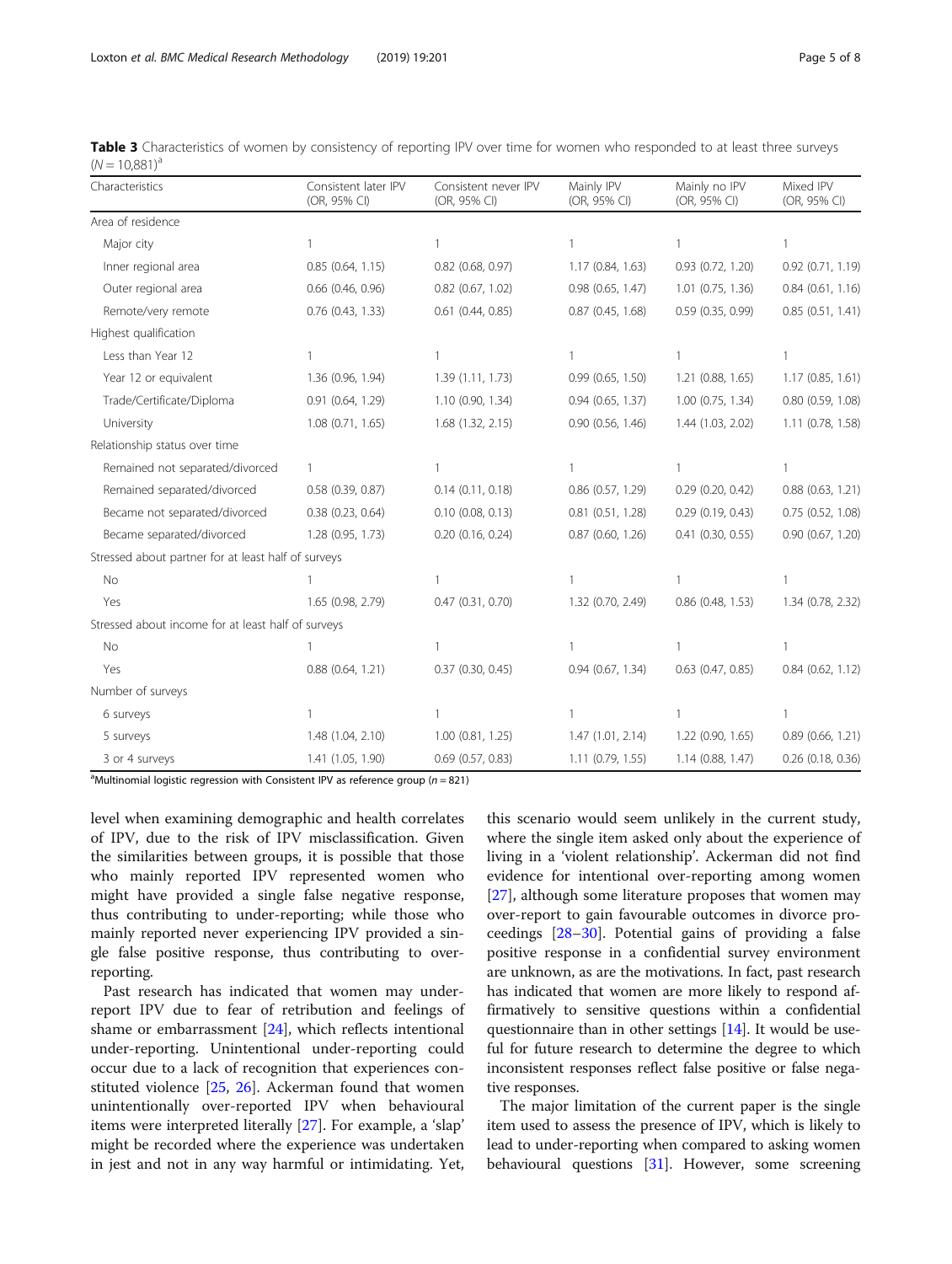<span id="page-5-0"></span>Table 4 Characteristics of women by consistentcy of reporting IPV for women who responded to all six surveys  $(N = 7100)^a$ 

| Characteristics                                                                                       | Consistent later IPV<br>(OR, 95% CI) | Consistent never IPV<br>(OR, 95% CI) | Mainly IPV<br>(OR, 95% CI) | Mainly no IPV<br>(OR, 95% CI) | Mixed IPV<br>(OR, 95% CI) |
|-------------------------------------------------------------------------------------------------------|--------------------------------------|--------------------------------------|----------------------------|-------------------------------|---------------------------|
| Area of residence [ref: Major city]                                                                   |                                      |                                      |                            |                               |                           |
| Inner regional area                                                                                   | 0.87(0.57, 1.31)                     | $0.86$ $(0.68, 1.08)$                | 1.37(0.87, 2.17)           | $0.86$ $(0.62, 1.20)$         | 0.98 (0.71, 1.34)         |
| Outer regional area                                                                                   | 0.77(0.45, 1.29)                     | $0.92$ $(0.69, 1.22)$                | 1.27 (0.72, 2.22)          | $1.12$ (0.76, 1.67)           | $0.92$ $(0.62, 1.36)$     |
| Remote/very remote                                                                                    | 1.12 (0.53, 2.38)                    | $0.64$ $(0.41, 1.01)$                | $0.98$ $(0.37, 2.55)$      | $0.64$ $(0.32, 1.29)$         | 0.92 (0.49, 1.73)         |
| Highest qualification [ref: Less than year 12]                                                        |                                      |                                      |                            |                               |                           |
| Year 12 or equivalent                                                                                 | 1.24 (0.74, 2.07)                    | 1.29 (0.97, 1.73)                    | 1.19 (0.68, 2.08)          | 1.04 (0.68, 1.59)             | 1.24 (0.84, 1.83)         |
| Trade/Certificate/Diploma                                                                             | $1.00$ (0.63, 1.59)                  | 1.07 (0.84, 1.38)                    | 1.17(0.72, 1.90)           | 1.03 (0.72, 1.49)             | $0.86$ (0.60, 1.24)       |
| University                                                                                            | 1.28 (0.76, 2.18)                    | 1.71(1.26, 2.31)                     | 0.96(0.51, 1.82)           | 1.54 (1.01, 2.34)             | 1.12 (0.74, 1.70)         |
| Relationship over time [ref: Remained not separated/divorced]                                         |                                      |                                      |                            |                               |                           |
| Remained separated/divorced                                                                           | $0.57$ $(0.32, 1.03)$                | $0.13$ $(0.10, 0.17)$                | $0.63$ $(0.35, 1.15)$      | 0.25(0.15, 0.42)              | 0.72 (0.48, 1.08)         |
| Became not separated/divorced                                                                         | $0.42$ (0.20, 0.87)                  | $0.11$ $(0.08, 0.15)$                | 0.94(0.51, 1.74)           | $0.31$ $(0.18, 0.53)$         | $0.87$ (0.56, 1.34)       |
| Became separated/divorced                                                                             | 1.25(0.82, 1.90)                     | $0.18$ $(0.14, 0.23)$                | $0.80$ $(0.48, 1.32)$      | $0.36$ $(0.24, 0.54)$         | $0.88$ $(0.62, 1.25)$     |
| Stressed about partner for at least half of surveys [ref: No]                                         |                                      |                                      |                            |                               |                           |
| Yes                                                                                                   | 3.12 (1.27, 7.68)                    | $0.70$ $(0.34, 1.44)$                | 2.43 (0.89, 6.68)          | 1.24(0.46, 3.37)              | 1.57 (0.66, 3.72)         |
| Stressed about income for at least half of surveys [ref: No]                                          |                                      |                                      |                            |                               |                           |
| Yes<br>$\frac{1}{2}$ Multinomial logistic regression with Consistent IBV as reference group (n = 470) | 0.57(0.33, 0.98)                     | 0.31(0.23, 0.41)                     | 1.36(0.85, 2.19)           | 0.59(0.38, 0.91)              | $0.87$ (0.60, 1.25)       |

Multinomial logistic regression with Consistent IPV as reference group ( $n = 470$ )

programs operate on a single question about violence in the home  $[32-34]$  $[32-34]$  $[32-34]$  $[32-34]$ , so it is important to understand what happens when single questions are asked which require recognition of violence. A further limitation is the age of the sample, all of whom were born 1946–51. It is possible that there are idiosyncrasies particular to women of this age that might not apply to women born in different eras. It should also be noted that women with a tertiary level of education were overrepresented. ALSWH participants from the 1946-51 cohort who were ineligible for the current study were more likely to have reported IPV at baseline than those who were eligible. However, these women were not eligible for the current study, so their propensity for consistent or inconsistent reporting has not been examined. Most of these women took part in the first survey only and do not generally represent those women likely to continue participating in a longitudinal study. One should remain cognisant that the prevalence of IPV may be under-estimated in a longitudinal setting due to participants who may not actively participate in later surveys. With regard to generalisability, the results directly relate to Australian women born 1946–51, within the constraints mentioned above. However, given the timeframe over which IPV has been measured, it would be reasonable to suggest that the results pertain to women in middle to early old age. The results point to the need for future research to establish the existence and nature of reporting IPV among younger women and women in other cultural settings. Finally, we note that this analysis was focused on women, with more research required to

understand how other members of the population might respond to items that ask about IPV.

Women who respond inconsistently on a single occasion could be categorised with groups that reflect the majority of their responses (i.e. Mainly IPV with the Consistent IPV group; Mainly never IPV with the Consistent never IPV group). However, categorising women who respond inconsistently on more than one occasion is problematic. More research is required to understand the factors that cause women to respond in a contradictory manner to questions that ask about IPV.

#### Conclusion

Our study demonstrates the advantage of longitudinal monitoring of IPV. Relying on a single crosssectional survey may potentially include around 12% false positive or false negative responses, which are only detectable when IPV is monitored over time. In many countries, the prevalence of IPV is measured at the national level using cross-sectional survey designs. Our results highlight the potential difficulty in obtaining an accurate point prevalence from single surveys, which may be used to inform policy. Nevertheless, it is encouraging that around 88% of women were very consistent when reporting IPV. Even though it is a sensitive topic, confidential longitudinal surveys can obtain a consistent measure of IPV.

#### Abbreviations

ALSWH: Australian Longitudinal Study on Women's Health; IPV: Intimate partner violence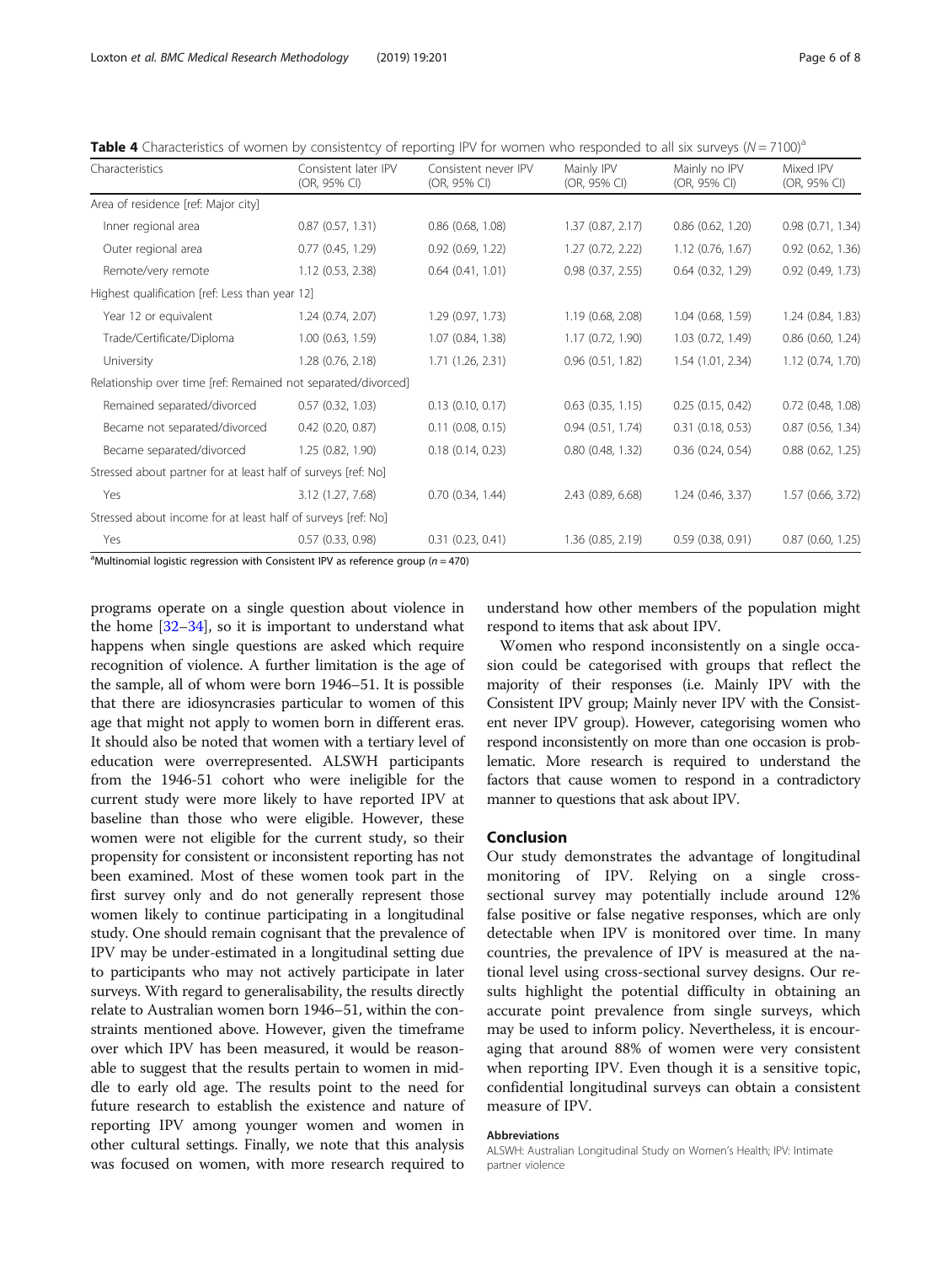#### <span id="page-6-0"></span>Acknowledgements

The research on which this paper is based was conducted as part of the Australian Longitudinal Study on Women's Health by the University of Newcastle, NSW, and the University of Queensland. We are grateful to the women who completed the surveys. Researchers at the Research Centre for Generational Health and Ageing at the University of Newcastle are members of the Hunter Medical Research Institute.

#### Authors' contributions

DL contributed to the conception, design, interpretation of results, and drafting and critical revision of the manuscript. JP contributed to the conception, design, statistical analysis, interpretation of results, and drafting and critical revision of the manuscript. NT and MH contributed to the design of the work, interpretation of data, and drafting and critical revision of the manuscript. PF contributed to the statistical analysis and interpretation of results, and drafting and critical revision of the manuscript. All authors approved the final version of the manuscript for publication.

#### Funding

This work was supported by the Australian Government Department of Health, which has funded the Australian Longitudinal Study on Women's Health since 1996. The funding body did not have a role in the design of this study, data collection, data analysis, data interpretation or preparation of the manuscript.

#### Availability of data and materials

Data are available upon request. The process for accessing the data is documented on the Australian Longitudinal Study on Women's Health website [\[http://www.alswh.org.au/how-to-access-the-data/alswh-data](http://www.alswh.org.au/how-to-access-the-data/alswh-data)].

#### Ethics approval and consent to participate

This study is approved by the Human Research Ethics Committees of the Universities of Newcastle (H-076-0795) and Queensland (2004000224). Informed written consent was obtained from all participants of the Australian Longitudinal Study on Women's Health.

#### Consent for publication

Not applicable.

#### Competing interests

The authors declare that they have no competing interests.

# Received: 4 February 2019 Accepted: 12 September 2019<br>Published online: 29 October 2019

#### References

- 1. Loxton D, Schofield M, Hussain R, Mishra G. History of domestic violence and physical health in mid-life. Violence Against Women. 2006;12(8):715–31.
- 2. Ellsberg M, Jansen HA, Heise L, Watts CH, Garcia-Moreno C. Intimate partner violence and women's physical and mental health in the WHO multicountry study on women's health and domestic violence: an observational study. Lancet (London, England). 2008;371(9619):1165–72.
- Dillon G, Hussain R, Loxton D, Rahman S. Mental and physical health and intimate partner violence against women: a review of the literature. Int J Family Med. 2012;2013:15.
- Carlson BE, McNutt LA, Choi DY. Childhood and adult abuse among women in primary health care: effects on mental health. J Interpers Violence. 2003; 18(8):924–41.
- Taft AJ, Watson LF. Depression and termination of pregnancy (induced abortion) in a national cohort of young Australian women: the confounding effect of women's experience of violence. BMC Public Health. 2008;8(1):75.
- 6. Beydoun HA, Beydoun MA, Kaufman JS, Lo B, Zonderman AB. Intimate partner violence against adult women and its association with major depressive disorder, depressive symptoms and postpartum depression: a systematic review and meta-analysis. Soc Sci Med. 2012;75(6):959–75.
- Sato-DiLorenzo A, Sharps PW. Dangerous intimate partner relationships and women's mental health and health behaviors. Issues Mental Health Nurs. 2007;28(8):837–48.
- Robertiello G. Common mental health correlates of domestic violence. Brief Treat Crisis Interv. 2006;6(2):111–21.
- 9. Krause ED, Kaltman S, Goodman LA, Dutton MA. Avoidant coping and PTSD symptoms related to domestic violence exposure: a longitudinal study. J Trauma Stress. 2008;21(1):83–90.
- 10. Rennison C, Rand MR. Nonlethal intimate partner violence against women: a comparison of three age cohorts. Violence Against Women. 2003;9(12):1417–28.
- 11. Garcia-Moreno C, Henrica, A.F.M.J., Ellsberg, M., Heise, L. Prevalence of intimate partner violence: findings from the WHO multi-country study on women's health and domestic violence. Lancet 2006;368(9543):1260–1269.
- 12. Abbott J, Johnson R, Koziol-McLain J, Lowenstein SR. Domestic violence against women. Incidence and prevalence in an emergency department population. Jama. 1995;273(22):1763–7.
- 13. Loxton D, Dolja-Gore X, Anderson AE, Townsend N. Intimate partner violence adversely impacts health over 16 years and across generations: a longitudinal cohort study. PLoS One. 2017;12(6):e0178138.
- 14. Tourangeau R, Smith TW. Asking sensitive questions: the impact of data collection mode, question format, and question context. Public Opin Q. 1996;60(2):275–304.
- 15. Devries KM, Mak JY, Bacchus LJ, Child JC, Falder G, Petzold M, et al. Intimate partner violence and incident depressive symptoms and suicide attempts: a systematic review of longitudinal studies. PLoS Med. 2013;10(5):e1001439.
- 16. Pachana NA, Brilleman SL, Dobson AJ. Reporting of life events over time: methodological issues in a longitudinal sample of women. Psychol Assess. 2011;23(1):277–81.
- 17. Langeland W, Smit JH, Merckelbach H, de Vries G, Hoogendoorn AW, Draijer N. Inconsistent retrospective self-reports of childhood sexual abuse and their correlates in the general population. Soc Psychiatry Psychiatr Epidemiol. 2015;50(4):603–12.
- 18. Hepp U, Gamma A, Milos G, Eich D, Ajdacic-Gross V, Rossler W, et al. Inconsistency in reporting potentially traumatic events. Br J Psychiatry. 2006;188:278–83.
- 19. Ayalon L. Retrospective reports of negative early life events over a 4-year period: a test of measurement invariance and response consistency. J Gerontol Series B. 2015;72(5):901–12.
- 20. Lee C, Dobson AJ, Brown WJ, Bryson L, Byles J, Warner-Smith P, et al. Cohort profile: the Australian longitudinal study on Women's health. Int J Epidemiol. 2005;34(5):987–91.
- 21. Brown WJ, Dobson AJ, Bryson L, Byles JE. Women's health Australia: on the progress of the main cohort studies. J Women's Health Gender-Based Med. 1999;8(5):681–8.
- 22. GISCA. About ARIA+ (Accessibility/Remoteness Index of Australia) North Terrace: University of Adelaide; 2010 [Available from: [http://gisca.adelaide.](http://gisca.adelaide.edu.au/projects/category/about_aria.html) [edu.au/projects/category/about\\_aria.html.](http://gisca.adelaide.edu.au/projects/category/about_aria.html)
- 23. SAS Institute Inc. SAS/STAT User's Guide, Version 8. Cary: SAS Institute Inc.; 1999.
- 24. Birdsey E, Snowball L. Reporting violence to police: a survey of victims attending domestic violence services. Sydney: NSW Bureau of Crime Statistics and Research; 2013.
- 25. Loxton D, Townsend, N., Cavenagh, D., Green L. Measuring domestic violence in longitudinal research. Department of Social Services; 2017.
- 26. Evans M, Gregory A, Feder G, Howarth E, Hegarty K. "Even 'Daily' is not enough": how well do we measure domestic violence and abuse?-a think-aloud study of a commonly used self-report scale. Violence Vict. 2016;31(1):3–26.
- 27. Ackerman JM. Over-reporting intimate partner violence in Australian survey research. Br J Criminol. 2016;56(4):646–67.
- 28. Shaffer M, Bala N. Wife abuse, Child custody and access in Canada. J Emot Abus. 2003;3(3–4):253–75.
- 29. Johnston JR, Campbell LEG. Parent-child relationships in domestic violence families disputing custody. Fam Court Rev. 1993;31(3):282–98.
- 30. Bertrand LD, Paetsch JJ. Spousal Violence in Custody and Access Disputes: Recommendations for Reform; 2018. p. 14–5.
- 31. Devries KM, Mak JY, Garcia-Moreno C, Petzold M, Child JC, Falder G, et al. Global health. The global prevalence of intimate partner violence against women. Science. 2013;340(6140):1527–8.
- 32. Peralta RL, Fleming MF. Screening for intimate partner violence in a primary care setting: the validity of "feeling safe at home" and prevalence results. J Am Board Family Pract. 2003;16(6):525–32.
- 33. McIntyre LM, Butterfield MI, Nanda K, Parsey K, Stechuchak KM, McChesney AW, et al. Validation of a trauma questionnaire in veteran women. J Gen Intern Med. 1999;14(3):186–9.